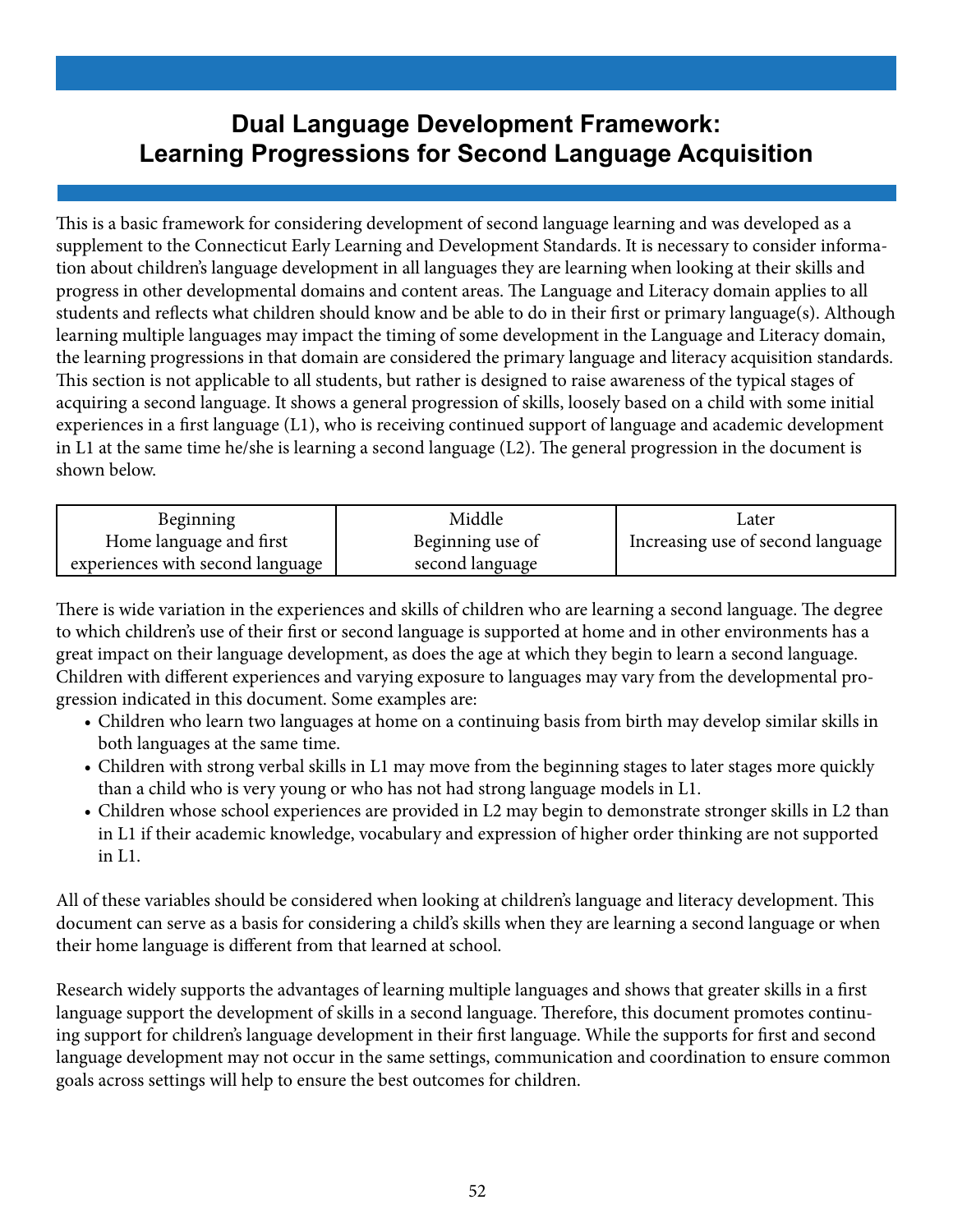## **Dual Language Development Framework**

| Learning                | Beginning                                                                               | Middle                                                                             | Later                                              |
|-------------------------|-----------------------------------------------------------------------------------------|------------------------------------------------------------------------------------|----------------------------------------------------|
| Progression             | Home Language and first experi-                                                         | Beginning use of                                                                   | Increasing use of                                  |
|                         | ences with second language                                                              | second language                                                                    | second Language                                    |
|                         | Strand A: Early learning experiences will support children to develop listening skills. |                                                                                    |                                                    |
|                         |                                                                                         |                                                                                    |                                                    |
| Comprehension           | DLL.B.1 Demonstrate an under-                                                           | DLL.M.1 Demonstrate listening com-                                                 | DLL.L.1 Demonstrate listening comprehension        |
| of Information          | standing of words related to basic                                                      | prehension of familiar information and                                             | of familiar and unfamiliar content and concepts    |
| <b>Presented Orally</b> | and advanced concepts in L1 that                                                        | concepts in L2, especially with visual<br>and verbal supports (e.g., repetition of | in L2 with continued and appropriate support       |
|                         | are appropriate for their age. May<br>understand a few words in L2                      | information, clarification)                                                        | (including the use of contextual clues, real expe- |
|                         |                                                                                         |                                                                                    | riences, concrete objects, visual/films, etc.)     |
| Comprehension           | DLL.B.2 Respond to directions,                                                          | DLL.M.2 Begin to respond to age ap-                                                | DLL.L.2 Respond to age appropriate directions,     |
| of Oral Instruc-        | prompts and questions in L1 and                                                         | propriate routine directions, prompts                                              | prompts and questions in L2, including multi-      |
| tions, Questions        | acknowledge or respond nonver-                                                          | and familiar questions in L2, especial-                                            | step directions with continued and appropriate     |
| and Prompts             | bally to common words or phrases                                                        | ly when there are contextual clues                                                 | support (including the use of contextual clues,    |
|                         | in L2 when accompanied by                                                               |                                                                                    | real experiences, concrete objects, visual/films,  |
|                         | gestures and contextual cues                                                            |                                                                                    | $etc.$ )                                           |
| Vocabulary              | DLL.B.3 Demonstrate growing                                                             | DLL.M.3 Demonstrate understanding                                                  | DLL.L.3 Comprehend and respond to increas-         |
|                         | vocabulary in L1 while beginning                                                        | of familiar words and simple phrases                                               | ingly complex and varied L2 vocabulary with        |
|                         | to attend to L2 language, relying                                                       | in L2, especially objects, actions and                                             | continued and appropriate support (including       |
|                         | on simplified speech and visual                                                         | basic common social vocabulary                                                     | the use of contextual clues, real experiences,     |
|                         | or nonverbal cues or the actual                                                         |                                                                                    | concrete objects, visual/films, etc.)              |
|                         | objects                                                                                 |                                                                                    |                                                    |
| Pronunciation           | DLL.B.4 Demonstrate an age-ap-                                                          | DLL.M.4 Respond appropriately to an                                                | DLL.L.4 Distinguish intonation patterns and word   |
| and Intonation          | propriate understanding of intona-                                                      | increasing number of basic intona-                                                 | stress that affect meaning in questions, state-    |
| Patterns                | tion patterns in L1 and recognize a                                                     | tions patterns in L2 (e.g., can follow                                             | ments, exclamations and commands in L2; May        |
|                         | couple of basic patterns in L2 (e.g.,                                                   | and use intonation of songs with or                                                | still demonstrate difficulty hearing some sounds   |
|                         | intonation used for question versus<br>statement in English)                            | without the correct words)                                                         |                                                    |
|                         |                                                                                         |                                                                                    |                                                    |
| Conversations           | DLL.B.5 Demonstrate active                                                              | DLL.M.5 Use age-appropriate listen-                                                | DLL.L.5 Attend to speaker during conversation      |
| and Discussions         | listening strategies about personal                                                     | ing strategies during conversations                                                | and discussion in L2, responding appropriately     |
|                         | topics by attending to the speaker                                                      | and discussions, asking on-topic                                                   | with continued and appropriate support (includ-    |
|                         | nonverbally, making eye contact (if                                                     | questions with support                                                             | ing the use of contextual clues, real experiences, |
|                         | culturally relevant) and attending to<br>gestures                                       |                                                                                    | concrete objects, visual/films, etc.)              |
|                         |                                                                                         |                                                                                    |                                                    |
|                         | Strand B: Early learning experiences will support children to develop speaking skills.  |                                                                                    |                                                    |
|                         | Communication   DLL.B.6 May use L1 or L2 to                                             | DLL.M.6 Combine nonverbal and                                                      | DLL.L.6 Show increasing ability to use verbal      |
| of Needs                | attempt to communicate. In L2                                                           | some verbal communication in L2 to                                                 | communication in L2 to be understood by others.    |
|                         | dominant environments may rely                                                          | be understood by others (may use                                                   | Demonstrate increased participation in conver-     |
|                         | on nonverbal communication, such                                                        | L1 and L2 in combination or may use                                                | sations with peers and adults                      |
|                         | as gestures or behaviors, to seek                                                       | imitative, telegraphic and/or formulaic                                            |                                                    |
|                         | attention, request objects or initiate                                                  | speech); Request items in L2. May                                                  |                                                    |
|                         | a response from others                                                                  | use social greetings and common<br>phrases (e.g., "I don't know") in L2            |                                                    |
|                         |                                                                                         |                                                                                    |                                                    |
| Conversation            | DLL.B.7 Use L1 during language                                                          | DLL.M.7 Use both L1 and L2 to                                                      | DLL.L.7 Demonstrate ability to engage in           |
| and Discussion          | exchanges and use basic non-                                                            | engage with peers/adults, request                                                  | age-appropriate conversations in L2 on a variety   |
|                         | verbal communication techniques                                                         | or respond. May use L1 and L2                                                      | of topics                                          |
|                         | such as gestures, etc. May occa-<br>sionally use single words in L2 to                  | interchangeably (code-switching)                                                   |                                                    |
|                         | communicate                                                                             | and engage in age-appropriate social<br>discussions                                |                                                    |
|                         |                                                                                         |                                                                                    |                                                    |